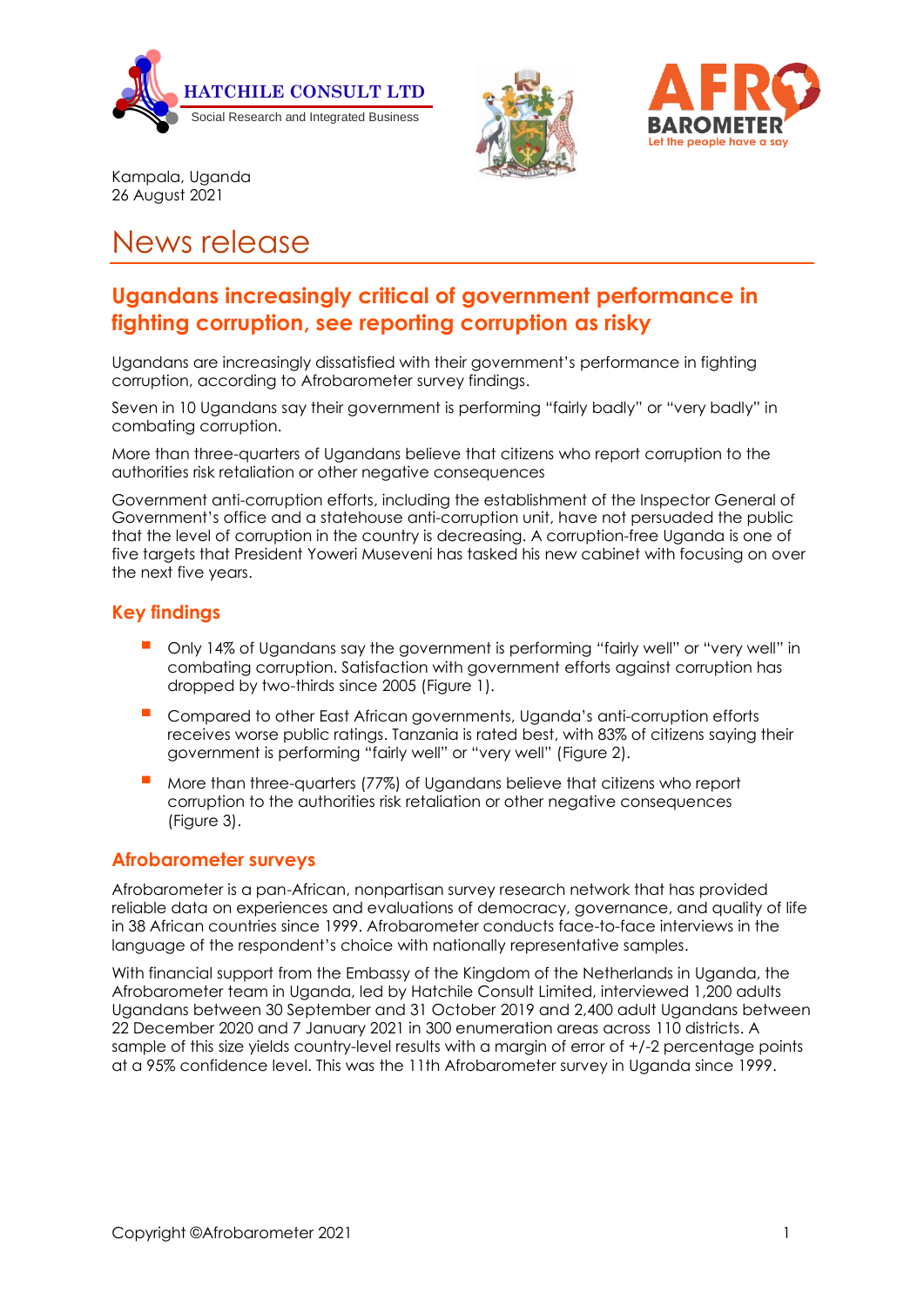

### **Charts**



**Figure 1: Government performance in fighting corruption** | Uganda | 2021

*Respondents were asked: How well or badly would you say the current government is handling the following matters, or haven't you heard enough to say: Fighting corruption in government? (% who say "fairly well" or "very well")*



**Figure 2: Government performance in fighting corruption** | East Africa | 2019

*Respondents were asked: How well or badly would you say the current government is handling the following matters, or haven't you heard enough to say: Fighting corruption in government?*